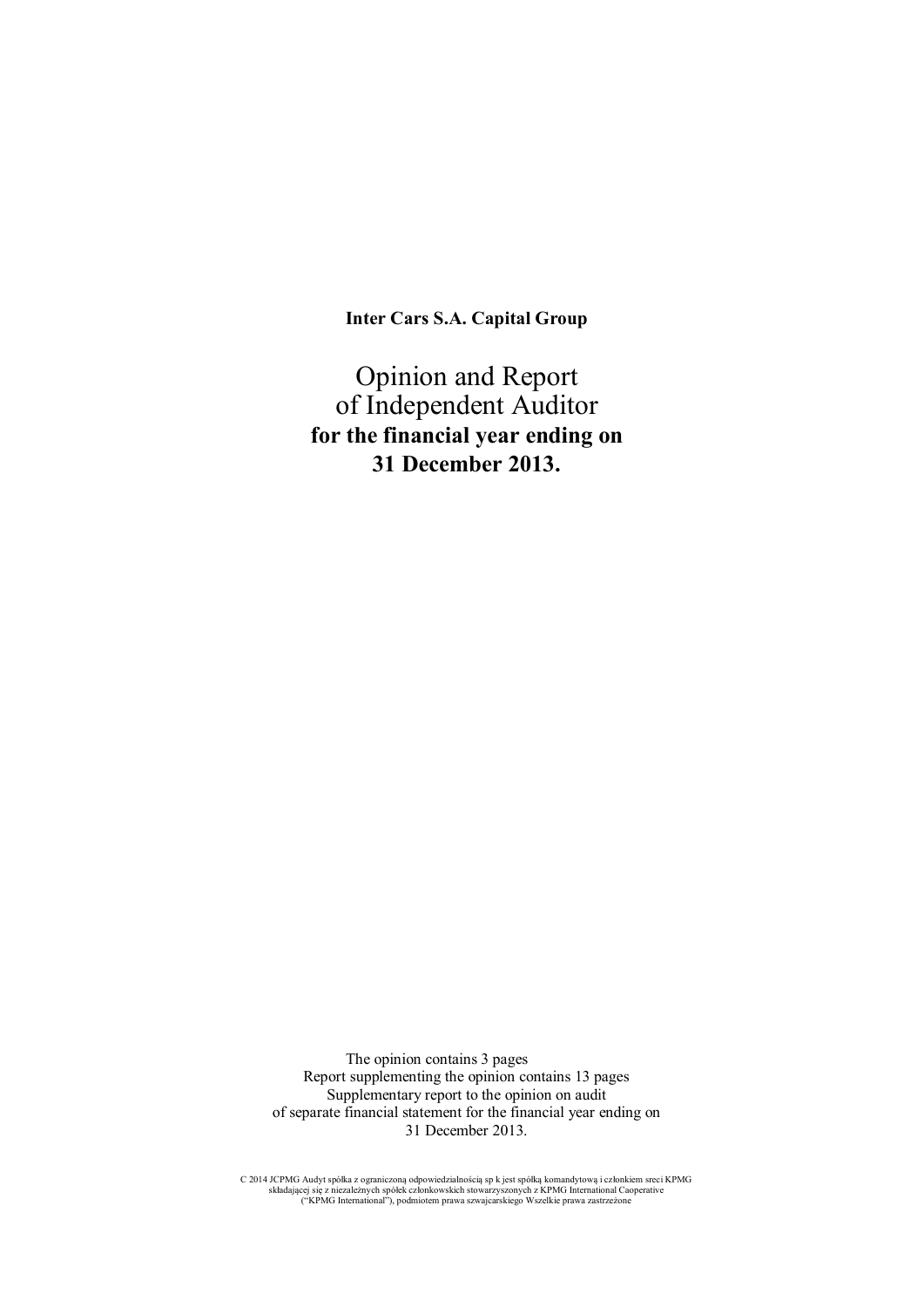**OPINION OF THE INDEPENDENT CHARTERED AUDITOR**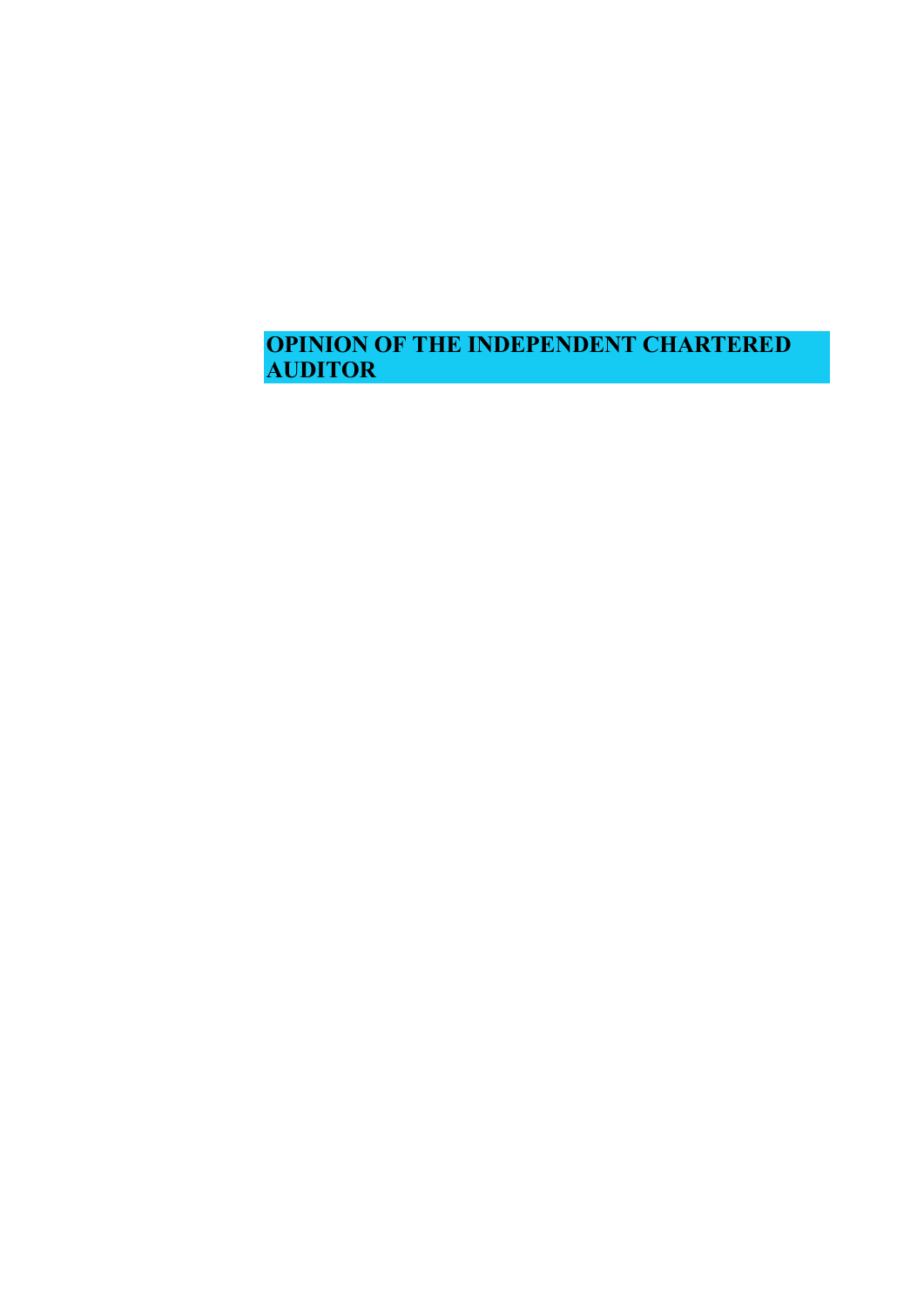

**KPMG Audyt Spóâka z ograniczonĆ**  $o$ **dpowiedzialnościa sp.k.** ul. Chłodna 51 00-867 Warszawa Poland

Telefon +48 22 528 11 00 Fax +48 22 528 10 09 E-mail kpmg@kpmg.pl Internet www.kpmg.pl

#### **OPINION OF THE INDEPENDENT CHARTERED AUDITOR**

*For General Meeting of Inter Cars S.A.* 

#### **Opinion on the consolidated financial statements**

We have audited the accompanying consolidated financial statement of Inter Cars S.A. Capital Group whose parent entity is Inter Cars S.A. with its registered seated in Warsaw, at ul.Powsinska 64 ("the Capital Group"), which comprise the consolidated statement of financial position as at 31 December 2013, the consolidated statement of comprehensive income, the consolidated statement of changes in equity and the consolidated statement of cash flows for the year then ended and notes comprising a summary of significant accounting policies and other explanatory information..

#### *Management's and Supervisory Board's Responsibility for the Financial Statements*

Management of the Parent Entity is responsible for the accuracy of the accounting records and the preparation and fair presentation of these financial statements in accordance with International Financial Reporting Standards, as adopted by the European Union and with other applicable regulations and preparation of the report on the Company's activities. The Board of Directors of the Parent Entity is also responsible for such internal control as management determines is necessary to enable the preparation of consolidated financial statements that are free from material misstatement, whatever due to fraud or error.

According to the Accounting Act dated 29 September 1994 (Official Journal from 2013, item 330 with amendments) ("the Accounting Act"), Management of the Parent Entity and members of the Supervisory Board are required to ensure that the financial statements and the report on the Group's activities are in compliance with the requirements set forth in the Accounting Act.

KPMG Audyt Spółka z ograniczoną odpowiedzialnoĞcią sp.k., a Polish limited liabiiity partnership and a member firm of the KPMG network of independent member firms affiliated with KPMG Cooperative ("KPMG International"), a Swiss entity

KPMG Audyt Spółka z ograniczoną odpowiedz alnością sp k. jest polską spółką komandytową i członkiem sieci KPMG składaiącei się z n ezależnych spółek<br>członkowskich stowarzyszonych z KPMG International Cooperatwe ("KPMG International"), podmiotem prawa szwajcarskiego.

Spółka zarejestrowana w Sadzie Rejonowym dla m st Warszawy w Warszawie, XII Wydział Gospodarczy Krajowego Rejestru 6ądowego

KRS 0000339379 NIP 527-261-53-62 REGON 142078130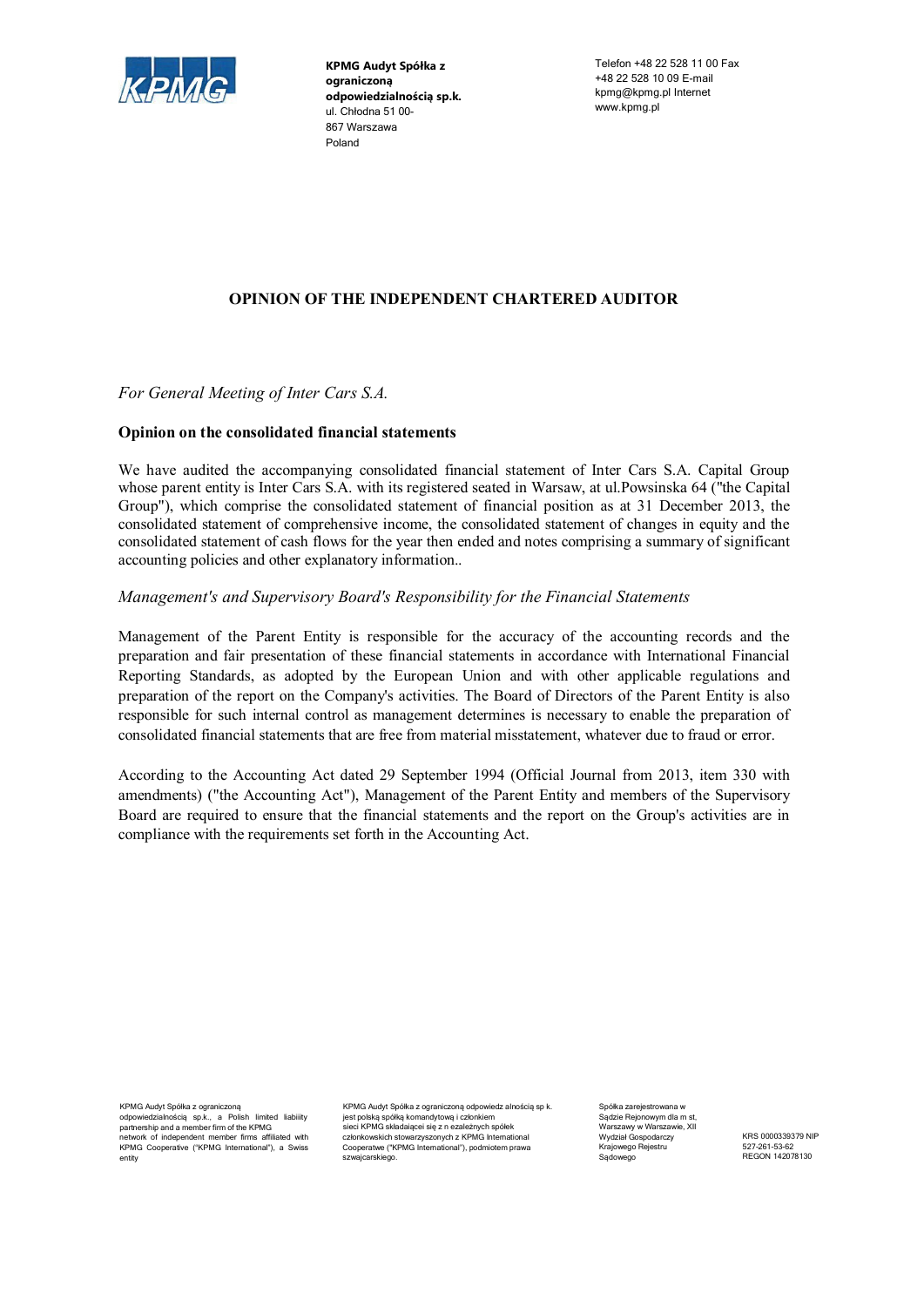

#### *Auditor's Responsibility*

Our responsibility is to express an opinion on these financial statements and whether the financial statements are derived from properly maintained accounting records based on our audit. The consolidated financial statement was audited pursuant to the provisions of chapter 7 of the Act of 29 September 1994. the Accounting Act, National Standards on Auditing issued by the National Council of Certified Auditors and International Standards on Auditing. Those standards require that we comply with ethical requirements and plan and perform the audit to obtain reasonable assurance about whether the consolidated financial statements are free from material misstatement..

An audit involves performing procedures to obtain audit evidence about the amounts and disclosures in the consolidated financial statements. The procedures selected depend on our judgement, including the assessment of the risks of material misstatement of the consolidated financial statements, whether due to fraud or error. In making those risk assessments, we consider internal control relevant to the entity's preparation and fair presentation of the consolidated financial statements in order to design audit procedures that are appropriate in the circumstances, but not for the purpose of expressing an opinion on the effectiveness of the entity's internal control. An audit also includes evaluating the appropriateness of accounting policies used and the reasonableness of accounting estimates made by management of the Parent Entity, as well as evaluating the overall presentation of the consolidated financial statements. We believe that the audit evidence we have obtained is sufficient and appropriate to provide a basis for our opinion.

#### *Opinion*

In our opinion, the accompanying consolidated financial statements of Inter Cars S.A. Group have been prepared and present fairly, in all material respects, the financial position of the Group as at 31 December 2014 and its financial performance and its cash flows for the year then ended, in accordance with International Financial Reporting Standards as adopted by the European Union, and are in compliance with the respective regulations that apply to the consolidated financial statements, applicable to the Group..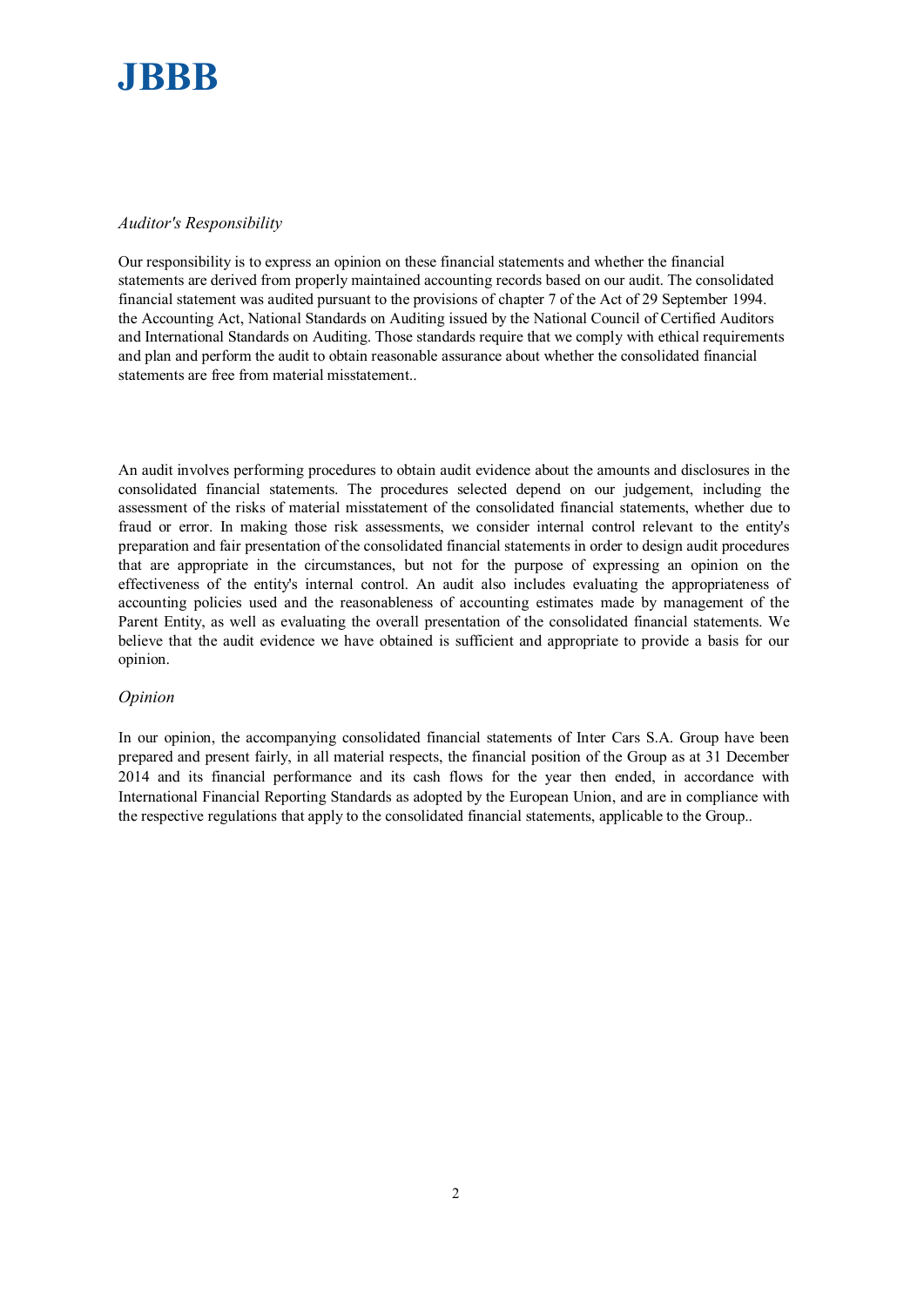#### **Specific Comments on Other Legal and Regulatory Requirements**

*Report on the Group's Activities* 

*As required under the Accounting Act, we report that the accompanying report on the Group's activities includes, in all material respects, the information required by Art. 49 of the Accounting Act and by the Decree of the Ministry of Finance dated 19 February 2009 on current and periodic information provided by issuers of securities and the conditions for recognition as equivalent information required by the law of a non-Member State (Official Journal from 2014, item 133) and the information is consistent with the consolidated financial statements.* 

*On behalf of KPMG Audyt Spolka z ograniczona odpowiedzialnoscia sp.k. Registration No. 3546 ul. Cháodna 51 00-867 Warsaw Poland* 

Mirosław Matusik Kluczowy biegły rewident Nr ewidencyjny 90048 Komandytariusz, Pełnomocnik

Key Certified Auditor Registration No. 90048 Limited Liability Partner with power of attorney 24 April 2014.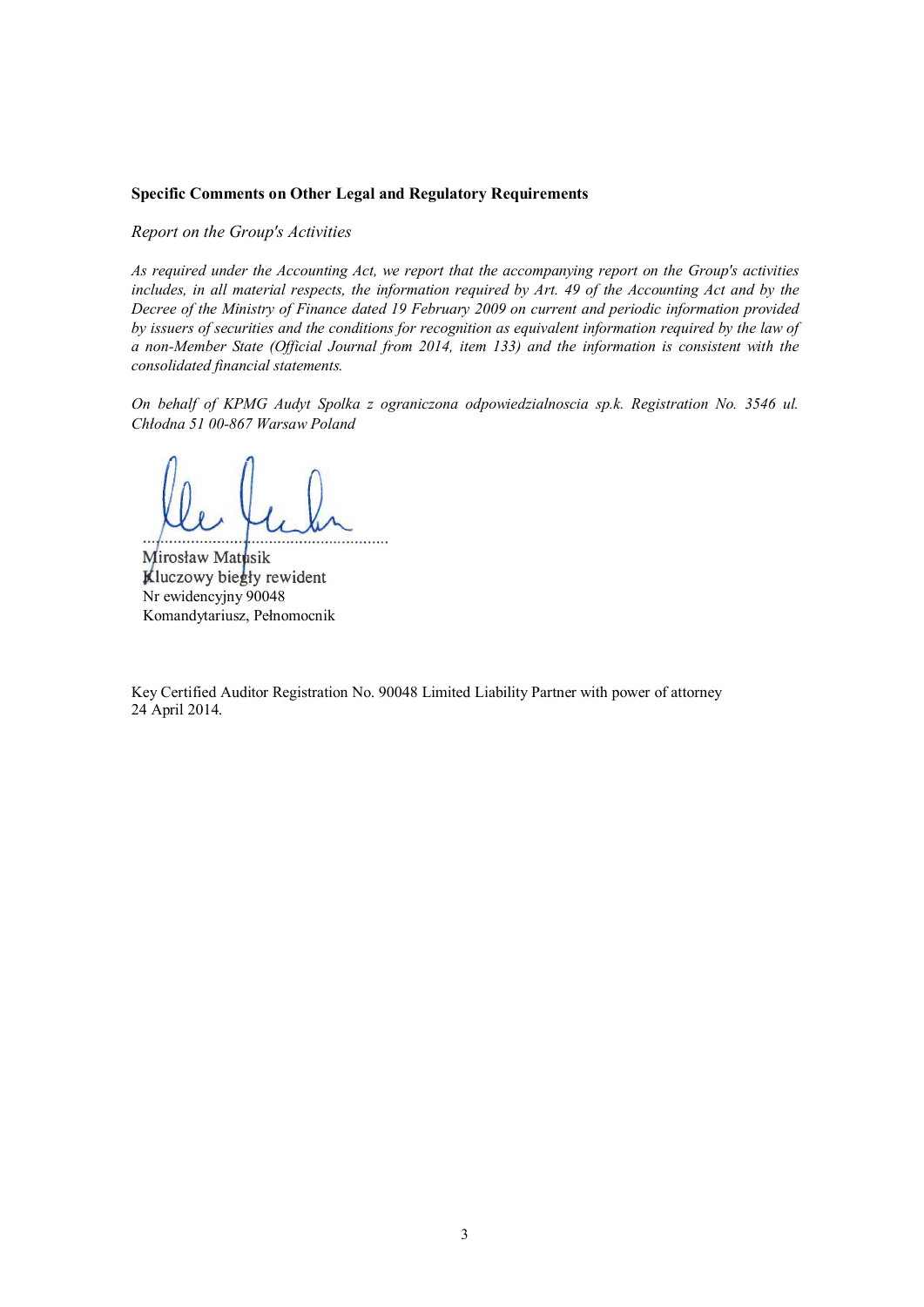**REPORT OF THE INDEPENDENT AUDITOR**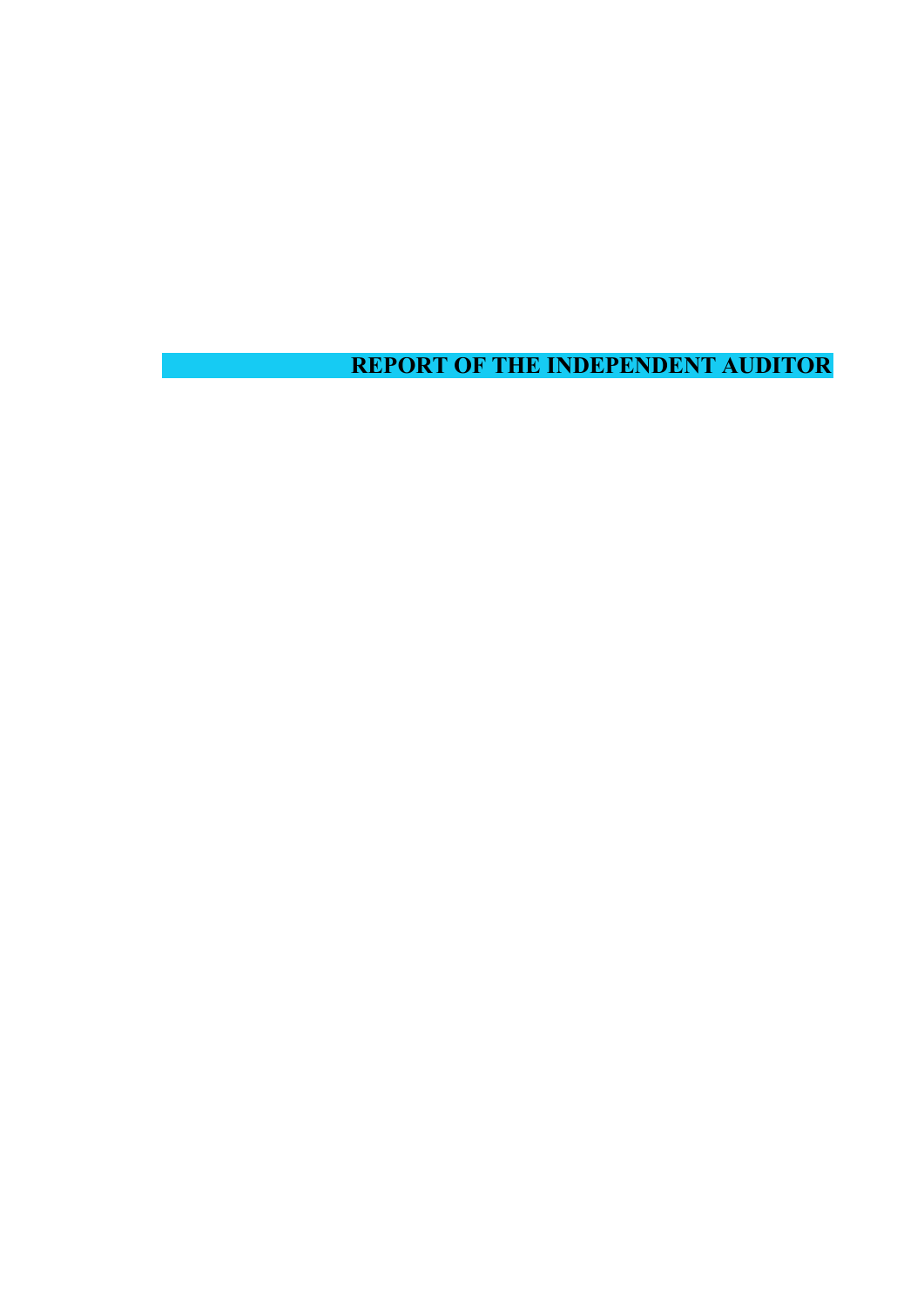**Inter Cars S.A. Capital Group** 

# Supplementary report on the audit of the consolidated financial statements **Financial Year ended 31 December 2013.**

Report supplementing the opinion contains 13 pages Supplementary report to the opinion on audit of consolidated financial statement for the financial year ending on 31 December 2013.

O 2014 KPMG Audyt spółka z ograniczoną odpowiedzialnością sp. k jest polską spółką komandytową i członkiem sieci KPMG<br>składającej się z niezależnych spółek członkowskich stowarzyszonych z KPMG International Cooperative<br>("K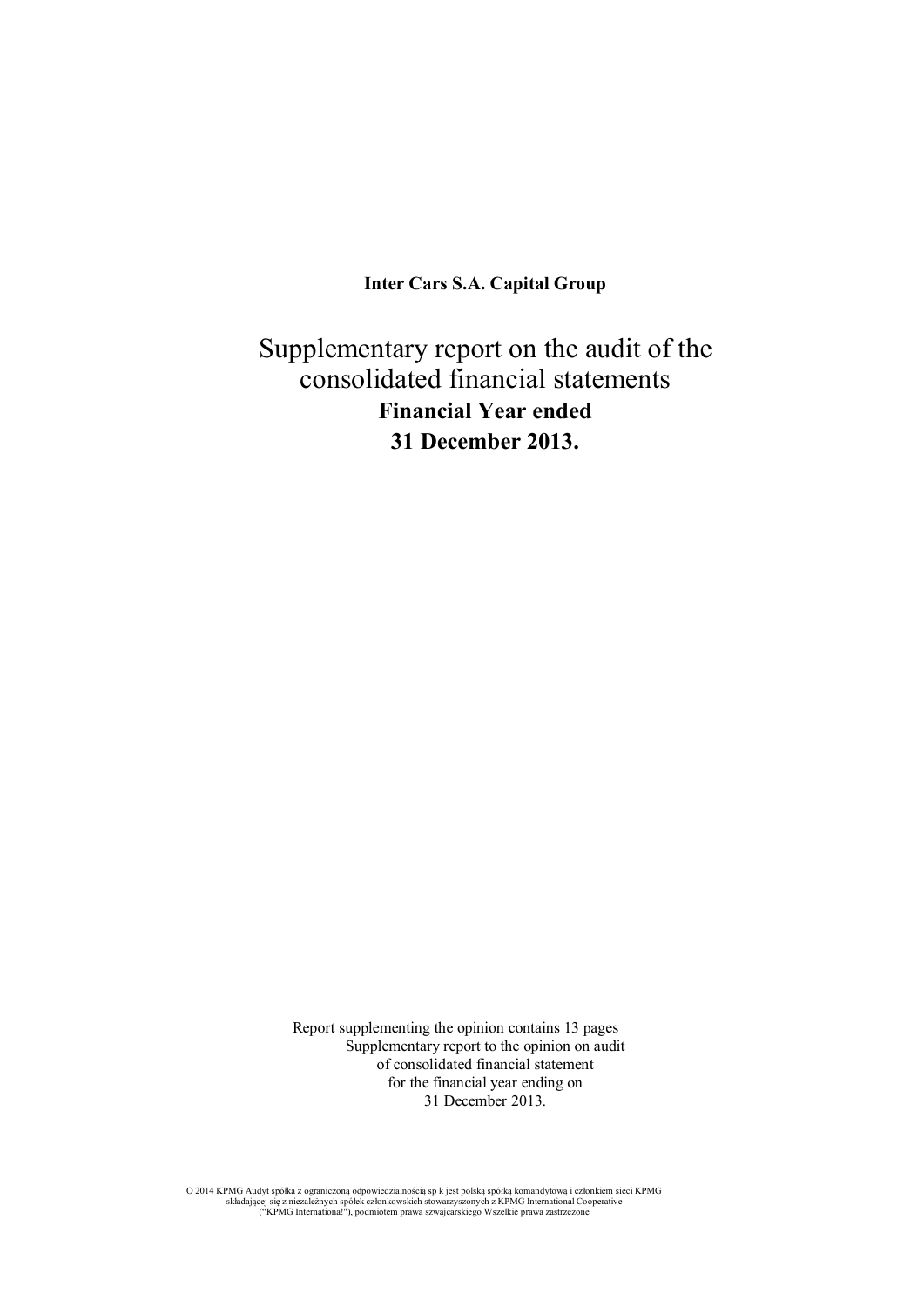# Contents

| 1.     | <b>GENERAL</b>                                                      |                  |
|--------|---------------------------------------------------------------------|------------------|
| 1.1.   | Identification of the Group                                         | 33333335         |
| 1.1.1. | Name of the Group                                                   |                  |
| 1.1.2. | Siedziba jednostki dominującej                                      |                  |
|        | Registered office of the Parent Company of the Group                |                  |
| 1.1.3. | Management of the Parent Company                                    |                  |
| 1.2.   | Information about companies comprising the Group                    |                  |
| 1.2.1. | Companies included in the consolidated financial statements         |                  |
| 1.3.   | Key Certified Auditor and Audit Firm Information                    |                  |
| 1.3.1. | Key Certified Auditor information                                   | 5                |
| 1.3.2. | <b>Audit Firm information</b>                                       |                  |
|        | 1.4. Prior period consolidated financial statements                 | $rac{5}{5}$      |
| 1.5.   | Audit scope and responsibilities                                    | 6                |
| 1.6.   | Information on audits of the financial statements of                |                  |
|        | the consolidated companies                                          | $\boldsymbol{7}$ |
| 1.6.1. | Parent company                                                      | $\tau$           |
| 1.6.2. | Other consolidated entities                                         | 8                |
| 2.     | Financial analysis of Capital Group                                 | 9                |
| 2.1.   | Summary analysis of the consolidated financial statements           | 9                |
| 2.1.1. | Consolidated statement of financial position                        | 9                |
| 2.1.2. | Consolidated statement of comprehensive income                      | 10               |
| 2.2.   | Selected financial ratios                                           | 11               |
|        |                                                                     |                  |
| 3.     | Detailed report                                                     | 12               |
| 3.1.   | Accounting principles                                               | 12               |
| 3.2.   | Basis of preparation of the consolidated financial statements       | 12               |
| 3.3.   | Consolidation method                                                | 12               |
| 3.4.   | Goodwill arising on consolidation                                   | 12               |
| 3.5.   | Consolidation of equity and calculation of non-controlling interest | 12               |
| 3.6.   | Consolidation eliminations                                          | 13               |
| 3.7.   | Notes to the consolidated financial statements                      | 13               |
| 3.8.   | Report of the Management Board of the Parent Company                |                  |
|        | on the Group's activities                                           | 13               |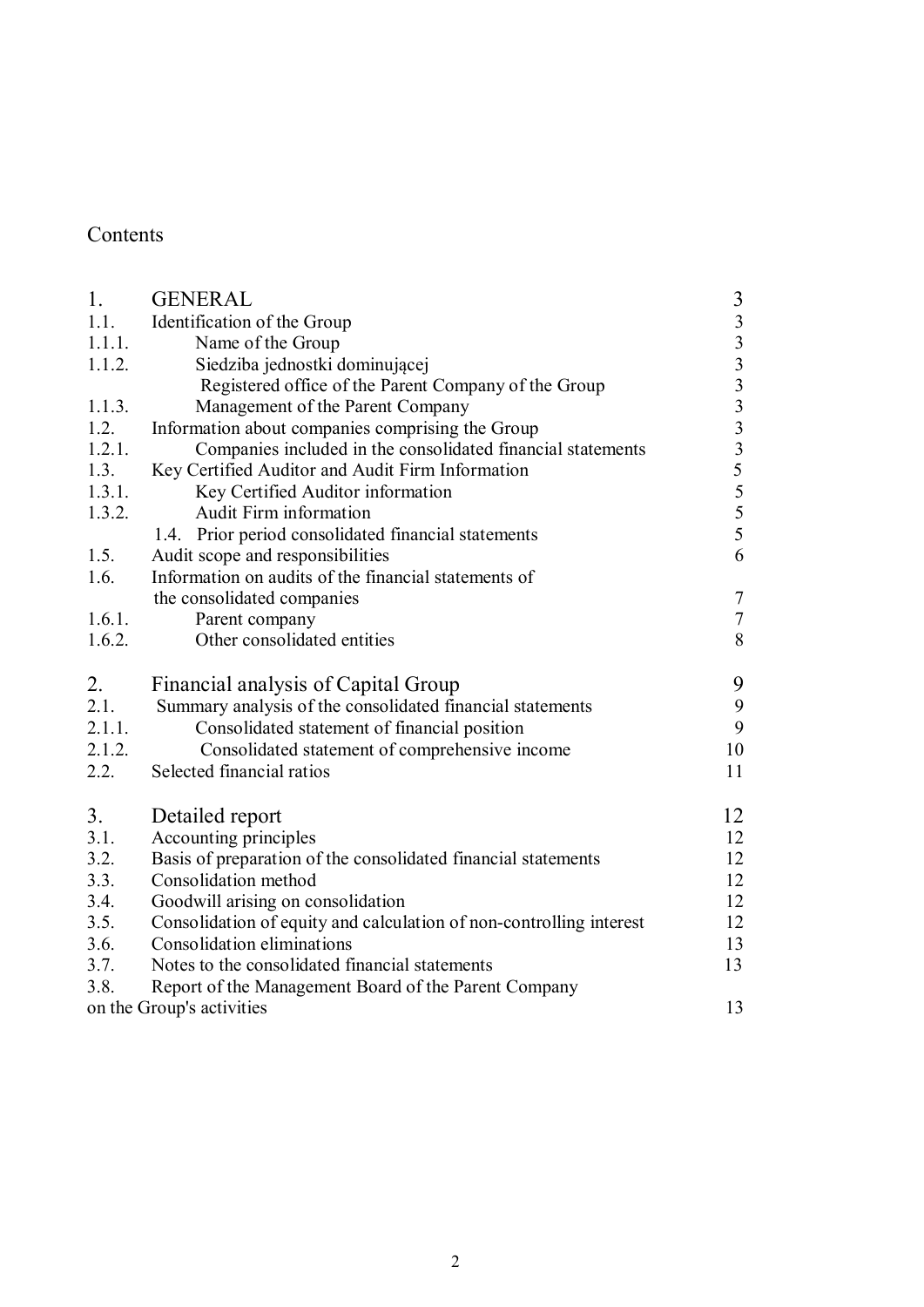## **1. GENERAL**

# **1.1. Identification of the Group**

**1.1.1. Name of the Group** Inter Cars S.A. Capital Group

# **1.1.2. Registered office of the Parent Company of the Group**

ul. Powsińska 64 02-903 Warszawa

#### **1.1.3. Registration of the Parent Company in the register of entrepreneurs of the National Court Register**

| Registration court:          | District Court for the Capital City of Warsaw in Warsaw, XIII |
|------------------------------|---------------------------------------------------------------|
|                              | Commercial Department of the National Court Register          |
| Date:                        | 23 April 2001.                                                |
| Registration number:         | KRS 0000008734                                                |
| Share capital as at          |                                                               |
| the end of reporting period: | 28,336,200.00 zlotys                                          |

# **Management of the Parent Company**

The Management Board is responsible for management of the Parent Company.

The Company's Board of Directors as at 31 December 2013 consisted of the following members:<br>• Robert Kierzek - President of the Management Board, - President of the Management Board,

| • Krzysztof Soszyński                       | - Vice-President of the Management Board,                                   |
|---------------------------------------------|-----------------------------------------------------------------------------|
| • Krzysztof Oleksowicz<br>• Witold Kmieciak | - Member of the Management Board,<br>- Member of the Management Board,      |
| • Wojciech Twaróg                           | - Member of the Management Board                                            |
| On 25 April 2015.                           | Mr Wojciech Milewski resigned from his function as a Member of the<br>Board |

On the basis of a resolution of the Supervisory Board of 16 July 2013, Mr Wojciech Twaróg a Member of the Management Board.

# **1.2. Information about companies comprising the Group**

#### **1.2.1. Companies included in the consolidated financial statements**

As at 31 December 2013, the following companies were consolidated by the Group:

Parent Company:

• Inter Cars S.A.

Subsidiaries consolidated on the full consolidation basis:

- Inter Cars Ukraine LLC,
- Lauber Sp. z o.o.,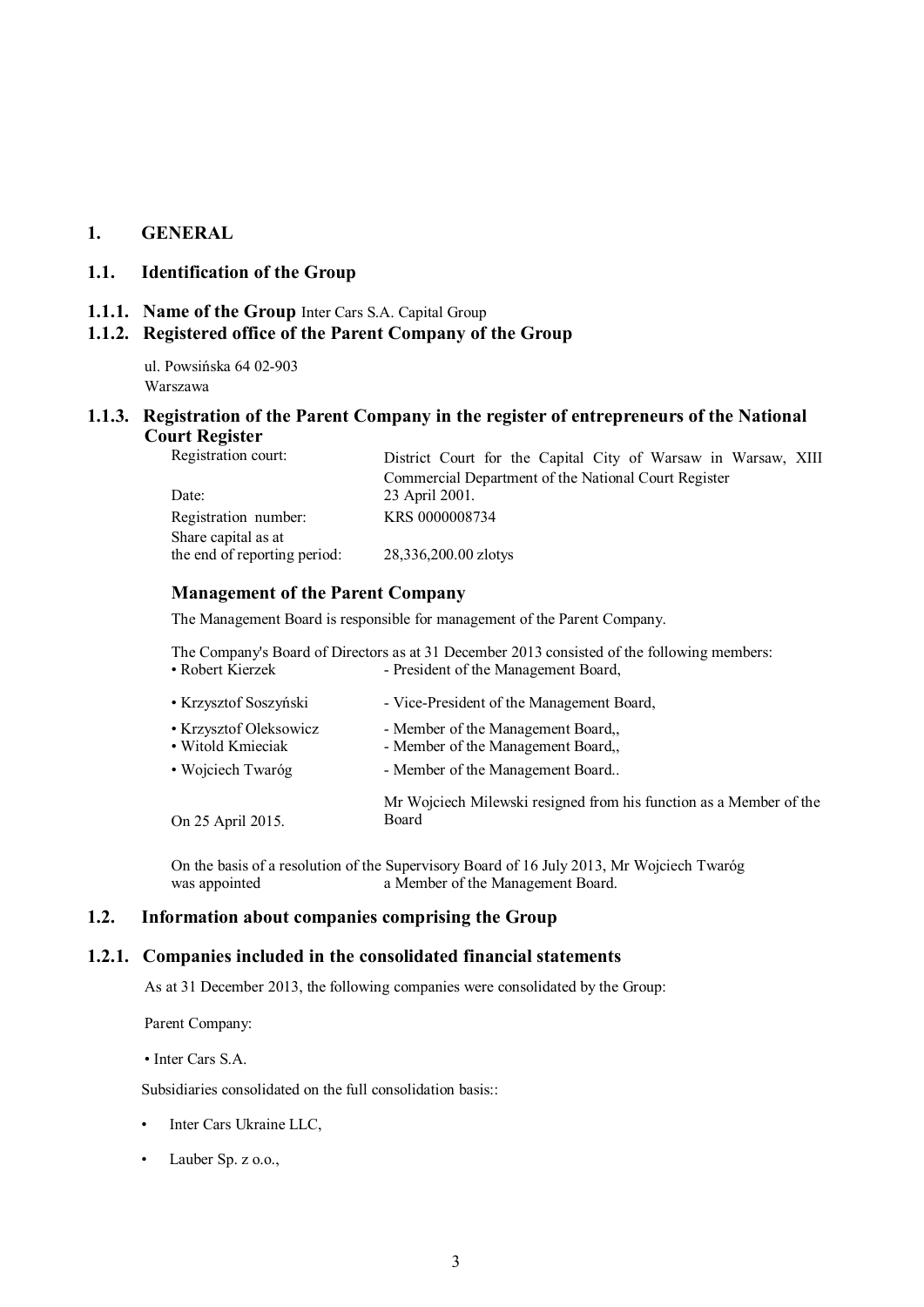- Q-Service Sp. z o.o.,
- Inter Cars Ćeska Republika s.r.o.,
- Feber Sp. z o.o.,
- Inter Cars Slovenska Republika s.r.o.,
- Inter Cars Lietuva UAB,
- IC Development & Finance Sp. z o.o.,
- Armatus Sp. z o.o.,
- JC Auto s.r.o.,
- Inter Cars Hungaria Kft,
- JC Auto S.A.,
- Inter Cars d.o.o.,
- **JC** Auto s.r.l.,
- Inter Cars Romania s.r.l.,
- Inter Cars Latvija SIA,
- Inter Cars Cyprus Limited,
- Cleverlog Autoteile GmbH,
- Inter Cars Bułgaria Ltd,
- Inter Cars Marketing Services Sp. z o.o.,
- ILSSp. zo.o.,
- Inter Cars Malta Holding Limited,
- Inter Cars Malta Limited,
- Q-Service Truck Sp. z o.o.,
- InterMeko Sp. z o.o.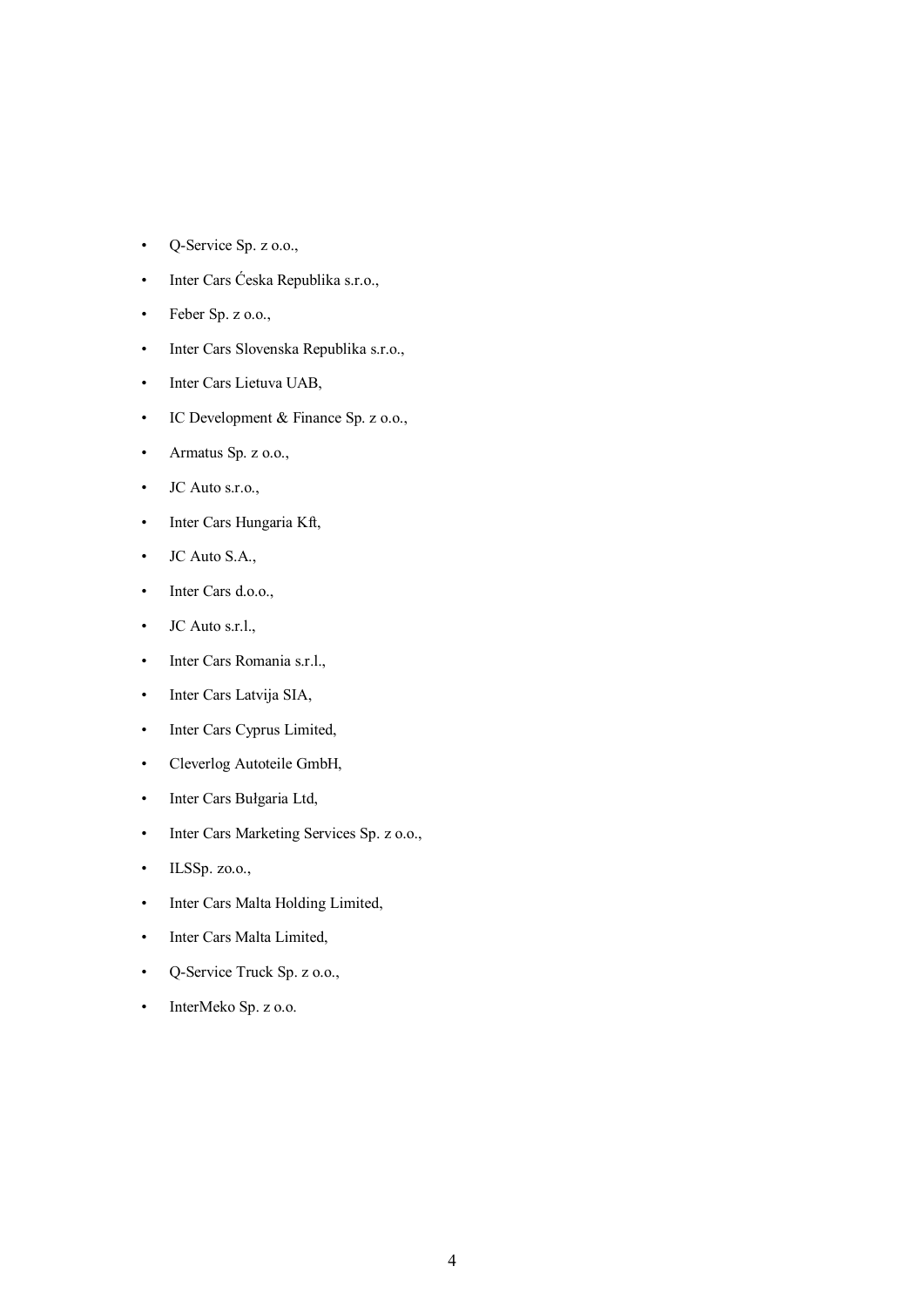The following subsidiaries were consolidated for the first time during the year ended 31 December 2013, as a result of the Parent Company acquiring a controlling interest:

- Inter Cars Malta Holding Limited subject to consolidation for the period from 27 February to 31 December 2013.
- Inter Cars Malta Limited subject to consolidation for the period from 27 February to 31 December 2013.
- Q-Service Truck Sp. z o.o. subject to consolidation for the period from 13 December to 31 December 2013..
- InterMeko Sp. z o.o. - subject to consolidation for the period from 23 December to 31 December 2013.

#### **1.3. Key Certified Auditor and Audit Firm Information**

## **1.3.1. Key Certified Auditor information**

| Name and surname:    | Mirosław Matusik |
|----------------------|------------------|
| Registration number: | 90048            |

#### **1.3.2. Audit Firm information**

| Company:        | KPMG Audyt Spółka z ograniczoną odpowiedzialnościa sp.k. ul.                                                                                   |
|-----------------|------------------------------------------------------------------------------------------------------------------------------------------------|
| Address:        | Chłodna 51, 00-867 Warszawa KRS 0000339379                                                                                                     |
| Registration    | Sąd Rejonowy dla m.st. Warszawy w Warszawie,                                                                                                   |
| number:         | XII Wydział Gospodarczy Krajowego Rejestru Sądowego 527-26-15-                                                                                 |
| Sad rejestrowy: | 362                                                                                                                                            |
| NIP number:     | KPMG Audyt Spolka z ograniczona odpowiedzialnoscia sp.k. is entered<br>into the register of audit firms, maintained by the National Council of |

Certified Auditors, under number 3546.

#### **1.4. Prior period consolidated financial statements**

The consolidated financial statements for the financial year ended 31 December 2013 were audited by KPMG Audyt Spolka z ograniczoną odpowiedzialnością sp.k. and received an unmodified opinion.

The consolidated financial statements were approved at the General Meeting of the Parent Entity on 11 June 2013.

The consolidated financial statements were submitted to the Registry Court on 27 June 2013.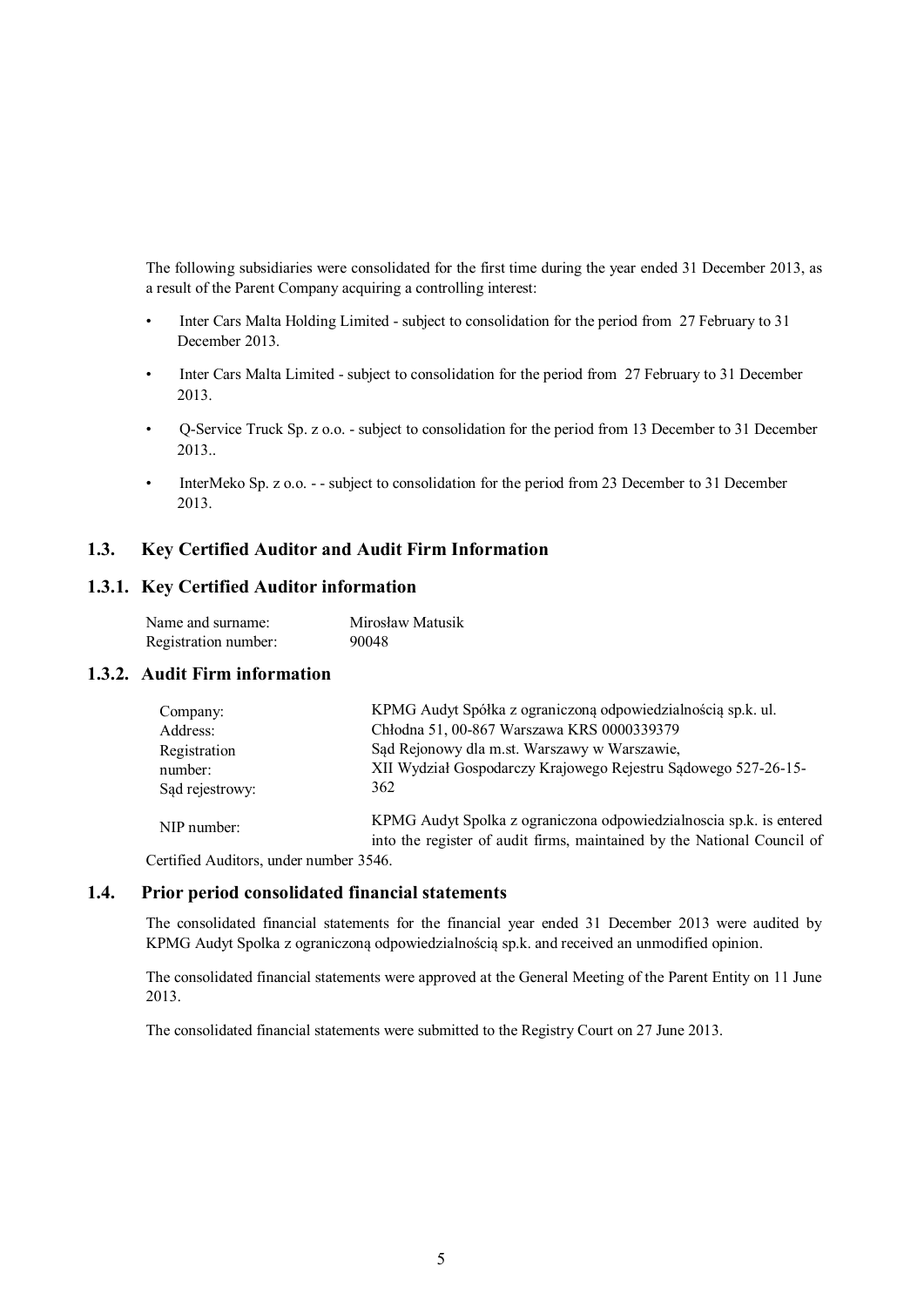## **1.5. Audit scope and responsibilities**

This report was prepared for the General Meeting of Inter Cars S.A. with its registered office in Warsaw, ul. Powsinska 64 and relates to the consolidated financial statements comprising: the consolidated statement of financial position as at 31 December 2013, the consolidated statement of comprehensive income, the consolidated statement of changes in equity and the consolidated statement of cash flows for the year then ended and notes comprising a summary of significant accounting policies and other explanatory information.

The consolidated financial statements were audited in accordance with the contract dated 24 July 2013, concluded on the basis of the resolution of the Supervisory Board dated 27 May 2013 on the appointment of the auditor.

We conducted the audit in accordance with section 7 of the Accounting Act dated 29 September 1994 (Official Journal from 2013, item 330 with amendments) ("the Accounting Act"), National Standards on Auditing issued by the National Council of Certified Auditors, and International Standards on Auditing.

We audited the consolidated financial statements at the Group entities during the period from 3 March 2014 to 14 March 2014.

Management of the Parent Company is responsible for the preparation and fair presentation of the consolidated financial statements in accordance with International Financial Reporting Standards as adopted by the European Union and with other applicable regulations and preparation of the report on the Group's activities.

Our responsibility is to express an opinion and to prepare a supplementary report on the audit of the financial statements..

The Management Board of the Parent Company submitted a statement, dated as at the same date as this report, as to the true and fair presentation of the accompanying consolidated financial statements, which confirmed that there were no undisclosed matters which could significantly influence the information presented in the consolidated financial statements.

All required statements, explanations and information were provided to us by Management of the Group and all our requests for additional documents and information necessary for expressing our opinion and preparing the report have been fulfilled..

The scope of the work planned and performed has not been limited in any way.

The method and scope of our audit is detailed in working papers prepared by us and retained in the offices of the Audit Firm

The Key Certified Auditor and the Audit Firm fulfil the independence requirements as described in Art. 56 points 3 and 4 of the Act on Certified Auditors and their Self-Governance, Audit Firms authorized to Audit Financial Statements and Public Oversight dated 7 May 2009 (Official Journal from 2009 No. 77, item 649 with amendments).

#### **6.1 Information on audits of the financial statements of the consolidated companies**

#### **6.1.1 Parent company**

The separate financial statements of the Parent Company for the year ended 31 December 2013 were audited by KPMG Audyt Spolka z ograniczoną odpowiedzialnością sp.k., certified auditor number 3546, and received an unmodified opinion.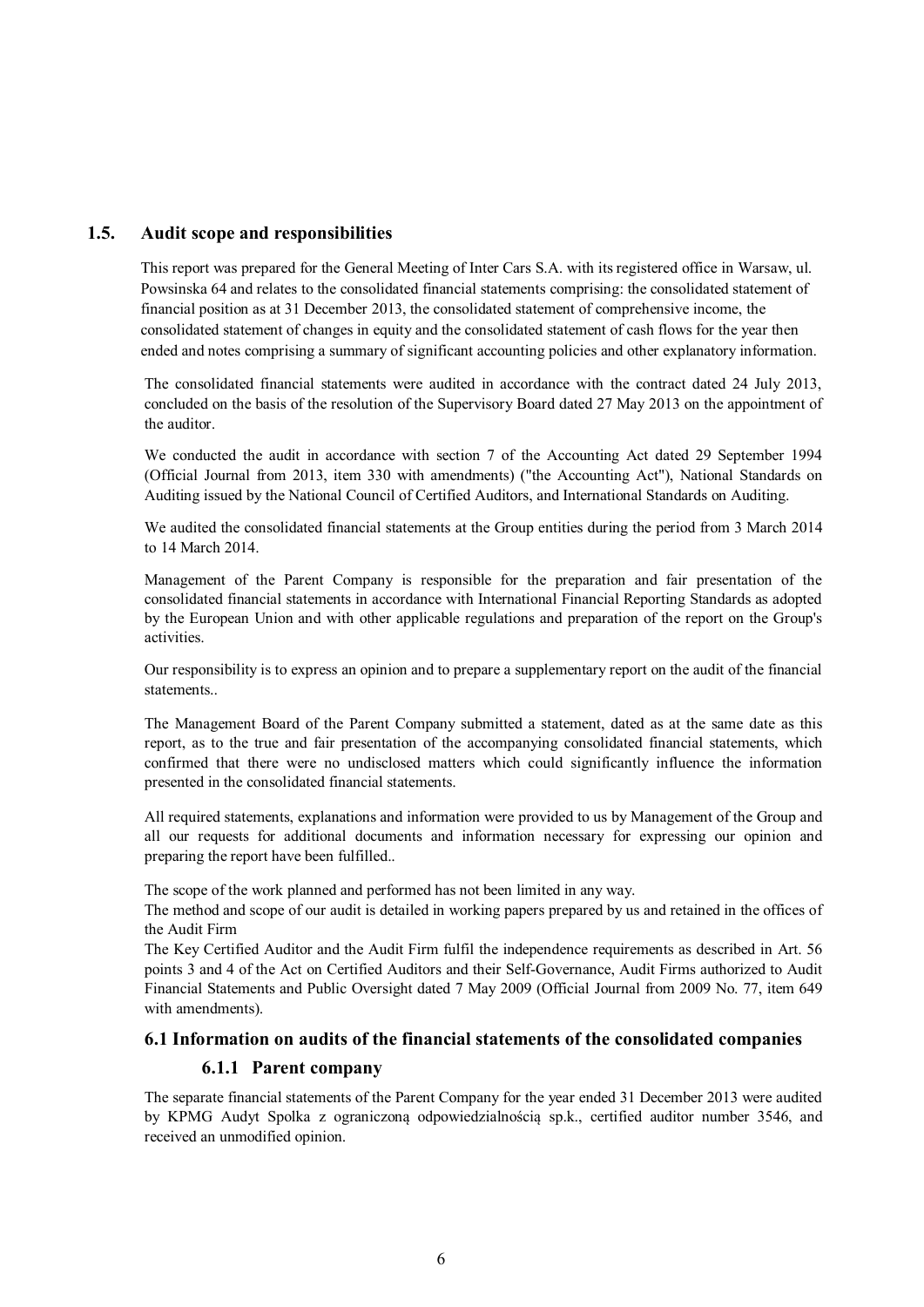| Entity's name                            | <b>Authorised auditor</b>                                      | <b>Financial year</b><br>ended on | Type of auditor's<br>oninion |
|------------------------------------------|----------------------------------------------------------------|-----------------------------------|------------------------------|
| Feber Sp. z o.o.                         | KPMG Audyt Spółka z<br>ograniczoną<br>odpowiedzialnością sp.k. | 31-12-2013                        | unmodified                   |
| Inter Cars Ukrainę LLC                   | not audited*                                                   | 31-12-2013                        | not audited*                 |
| Lauber Sp. z o.o.                        | KPMG Audyt Spółka z<br>ograniczoną<br>odpowiedzialnością sp k  | 31-12-2013                        | audit in progress            |
| Q-Service Sp. z o o.                     |                                                                | 31-12-2013                        | audit in progress            |
| Inter Cars Ceska Republika s r.o.        | AVK spoi. s.r.o                                                | 31-12-2013                        | unmodified                   |
| Inter Cars Slovenska Republika s.r o.    | Anna Bachrata                                                  | 31-12-2013                        | unmodified                   |
| Inter Cars Lietuva UAB                   | <b>UAB Revizorius</b>                                          | 31-12-2013                        | modified opinion             |
| 1C Development & Finance Sp. z o.o.      | not audited*                                                   | 31-12-2013                        | not audited*                 |
| Armatus Sp. z o.o.                       | not audited*                                                   | 31-12-2013                        | not audited*                 |
| JC Auto s.r.o.                           | not audited*                                                   | 31-12-2013                        | not audited*                 |
| Inter Cars Hungaria Kft                  | T/K. 96 Kft.                                                   | 31-12-2013                        | audit in progress            |
| JC Auto S.A.                             | not audited*                                                   | 31-12-2013                        | not audited*                 |
| Inter Cars d.o.o.                        | KPMG Chorwacja                                                 | 31-12-2013                        | audit in progress            |
| JC Auto s.r.l.                           | not audited*                                                   | 31-12-2013                        | not audited*                 |
| Inter Cars Romania s.r.l.                | Duhanes Octavian                                               | 31-12-2013                        | audit in progress            |
| Inter Cars Latvija S1A                   | S <sub>1</sub> A Audits 55                                     | 31-12-2013                        | unmodified                   |
| Inter Cars Cyprus Limited                | <b>KPMG Cyprus</b>                                             | 31-12-2013                        | audit in progress            |
| Cleverlog Autoteile GmbH                 | not audited*                                                   | 31-12-2013                        | not audited*                 |
| Inter Cars Bułgaria Ltd.                 | Veritas Audit EOOD                                             | 31-12-2013                        | audit in progress            |
| Inter Cars Marketing Services Sp. z o o. | KPMG Audyt Spółka z<br>ograniczoną<br>odpowiedzialnością sp.k  | 30-09-2013                        | unmodified                   |
| $1LS$ Sp $z$ o o                         | KPMG Audyt Spółka z<br>ograniczoną<br>odpowiedzialnością sp k  | 31-12-2013                        | unmodified                   |
| Inter Cars Malta Limited                 | PriceWaterhouseCoopers<br>Malta                                | 31-12-2013                        | audit in progress            |
| Inter Cars Malta Holding Limited         | PriceWaterhouseCoopers<br>Malta                                | 31-12-2013                        | audit in progress            |
| InterMeko Sp. z o.o                      | not audited**                                                  | 31-12-2013                        | not audited**                |
| Q-Service Truck Sp z o o                 | not audited**                                                  | 31-12-2013                        | not audited**                |

# **6.1.2 Other consolidated entities**

\* not required to be audited \*\* no activity in the year 2013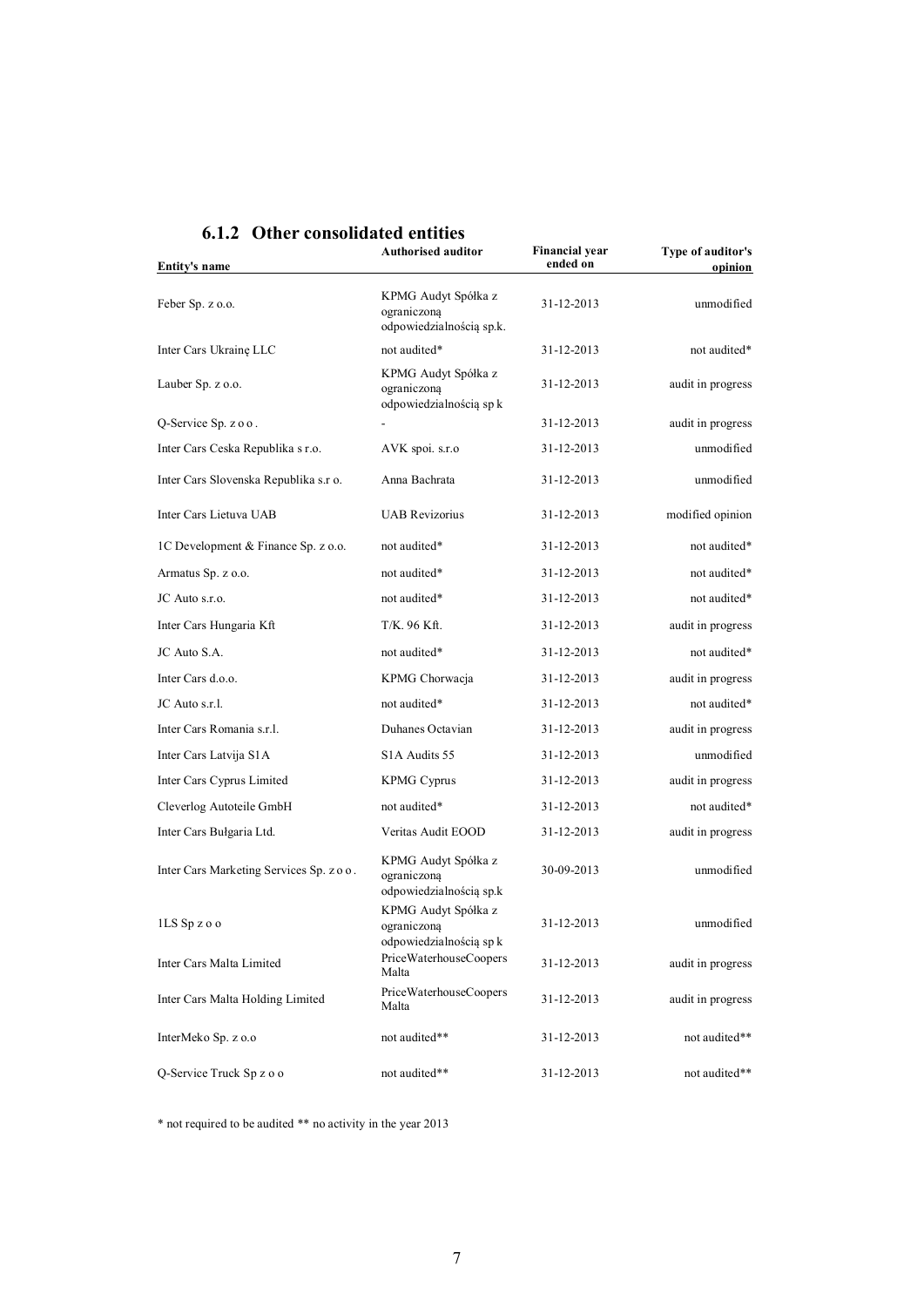# **2. Financial analysis of Capital Group**

# **2.1. Summary analysis of the consolidated financial statements**

# **2.1.1. Consolidated statement of financial position**

| <b>ASSETS</b>                                                      | 31.12.2013<br><b>PLN *000</b> | $\%$<br>assets | 31.12.2012<br><b>PLN '000</b> | $\%$<br>assets |
|--------------------------------------------------------------------|-------------------------------|----------------|-------------------------------|----------------|
| <b>Non-current assets</b>                                          |                               |                |                               |                |
| Property, plant and equipment<br>Intangible assets                 | 219446                        | 12,9           | 226 030<br>141 845            | 14,6<br>9,2    |
|                                                                    | 160 861                       | 9,5            |                               |                |
| Investments in associates<br>Investments available for sale        | 45<br>301                     | ÷,<br>٠        | 3 7 9 5<br>301                | 0,2<br>٠       |
| Investment property                                                | 25825                         | 1.5            | 27 229                        |                |
| Receivables                                                        | 11 722                        | 0,7            | 13 050                        | 1.8            |
| Deferred tax assets                                                | 26 9 22                       | 1,6            | 19771                         | 0,8<br>1,3     |
| <b>Total assets</b>                                                | 445 122                       | 26,2           | 432 021                       | 27,9           |
| <b>Current assets</b>                                              |                               |                |                               |                |
| Current assets                                                     | 818513                        | 48,2           | 734 967                       | 47,4           |
| Trade and other receivables                                        | 377 002                       | 22,2           | 343 522                       | 22,2           |
| Income tax receivables                                             | 5 7 7 8                       | 0,3            | 933                           | 0,1            |
| Cash and cash equivalents                                          | 50 197                        | 3.0            | 36 948                        | 2,4            |
| <b>Total current assets</b>                                        | 1 251 490                     | 73.8           | 1 116 370                     | 72,1           |
| <b>TOTAL ASSETS</b>                                                | 1.696.612                     | 100,0          | 1.548391                      | 100,0          |
|                                                                    |                               |                |                               |                |
| <b>EQUITY AND LIABILITIES</b>                                      | 31.12.2013<br><b>PLN '000</b> | $\%$<br>assets | 31.12.2012<br><b>PLN'000</b>  | $\%$<br>assets |
| <b>Equity</b>                                                      |                               |                |                               |                |
| Share capital                                                      | 28 3 3 6                      | 1,7            | 28 3 3 6                      | 1,8            |
| Share premium                                                      | 259 530                       | 15,3           | 259 530                       | 16,8           |
| Reserve capital                                                    | 446 251                       | 26,3           | 373 750                       | 24,2           |
| Other reserve capital                                              | 5935                          | 0,4            | 5 9 35                        | 0,4            |
| Foreign exchange gains /losses                                     | (3718)                        | 0,2            | (2, 400)                      | 0,2            |
| Retained earnings                                                  | 167432                        | 9,9            | 92 096                        | 5,9            |
| <b>Total equity</b>                                                | 903 766                       | 53,3           | 757 247                       | 48.9           |
| <b>Liabilities</b>                                                 |                               |                |                               |                |
| Interest-bearing loans, borrowings and finance lease               | 41 040                        | 2,4            | 34 997                        | 2.3            |
| Other long-term liabilities                                        | 284                           |                | 322                           |                |
| Deferred tax liabilities                                           | 8750                          | 0,5            | 6 130                         | 0,4            |
| <b>Total non-current liabilities</b>                               | 50 074                        | 2.9            | 41 449                        | 2,7            |
| Trade and other liabilities                                        | 285 670                       | 16.8           | 277876                        | 17,9           |
| Interest-bearing loans and borrowings, debt securities and leasing | 438 686                       | 25.8           | 460 386                       | 29,7           |
| Employee benefits                                                  | 11949                         | 0,7            | 5 7 1 6                       | 0,4            |
| Income tax liabilities                                             | 6467                          | 0.4            | 5 7 1 7                       | 0.4            |
| Short-term liabilities in total                                    | 742 772                       | 43,7           | 749 695                       | 48,4           |
| <b>Total liabilities</b>                                           | 1.696.612                     | 100,0          | 1.548391                      | 100,0          |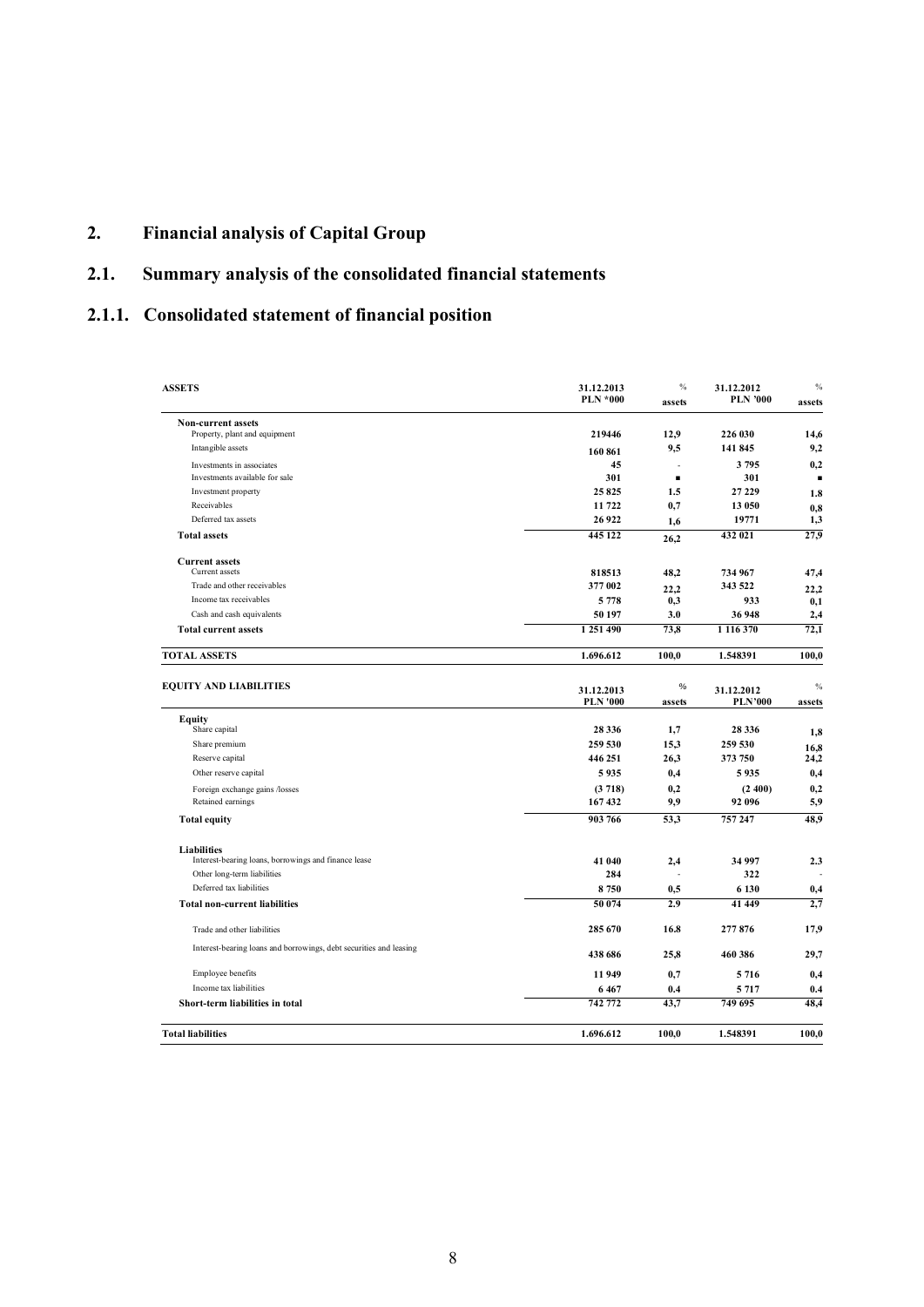# **2.1.2. Consolidated statement of comprehensive income**

| Sales revenues                                     | 3.512.647  | 100,0     | 3 003 106   | 100,0          |
|----------------------------------------------------|------------|-----------|-------------|----------------|
| Cost of sales                                      | (2402524)  | 68,4      | (2.074.992) | 69,1           |
| Gross profit on sales                              | 1 110 123  | 31,6      | 928.114     | 30,9           |
| Other operating income                             | 6.290      | 0,2       | 10.713      | 0,3            |
| Sales and general administrative expenses          | (505.764)  | 14,4      | (441.491)   | 14,7           |
| Costs of distribution service                      | (387 428)  | 11.0      | (316149)    | 10,5           |
| Other operating expenses                           | (29.939)   | 0,9       | (31.256)    | 1,0            |
| Operating profit                                   | 193.282    | 5.5       | 149 931     | 5,0            |
| Financial income                                   | 1.882      | 0,1       | 2.386       | 0,1            |
| Exchange differences                               | 192        | $\bullet$ | (292)       | $\blacksquare$ |
| Finance costs                                      | (24 238)   | 0,7       | (32.381)    | u              |
| Profit (loss) from associated companies            | (13)       | ÷.        |             | $\sim$         |
| Profit before tax                                  | 171.105    | 4,9       | 119.644     | 4,0            |
| Income tax                                         | (23 268)   | 0,7       | (19.469)    | 0,7            |
| Net profit from continuing operations              | 147837     | 4,2       | 100.175     | 3,3            |
|                                                    |            |           |             |                |
| <b>OTHER COMPREHENSIVE INCOME</b>                  | 0.318      |           | (1.562)     |                |
| Foreign exchange gains /losses                     | (1318)     |           | (1.562)     | *              |
| Other comprehensive income, net of income tax      |            |           |             |                |
| Total comprehensive income in the reporting period | 146.519    | 4,2       | 98 613      | 3,3            |
| Net profit attributable to:                        |            |           |             |                |
| shareholders of the parent company                 | 147.837    | 4.2       | 100.790     | 3,3            |
| Non-controlling shareholders                       |            |           | (615)       |                |
|                                                    | 147.837    | 4,2       | 100.175     | 3,3            |
| Comprehensive income attributable to:              |            |           |             |                |
| shareholders of the parent company                 | 146.519    | 4,2       | 99.228      | 3,3            |
| Non-controlling interest                           |            |           | (615)       |                |
|                                                    | 146.519    | 4,2       | 98.613      | 3,3            |
| Net profit                                         | 147,837    |           | 100.175     |                |
| Average weighted number of own shares              | 14 168.100 |           | 14.168.100  |                |
| Basic and diluted profit per one share (in PLN)    | 10,43      |           | 7,07        |                |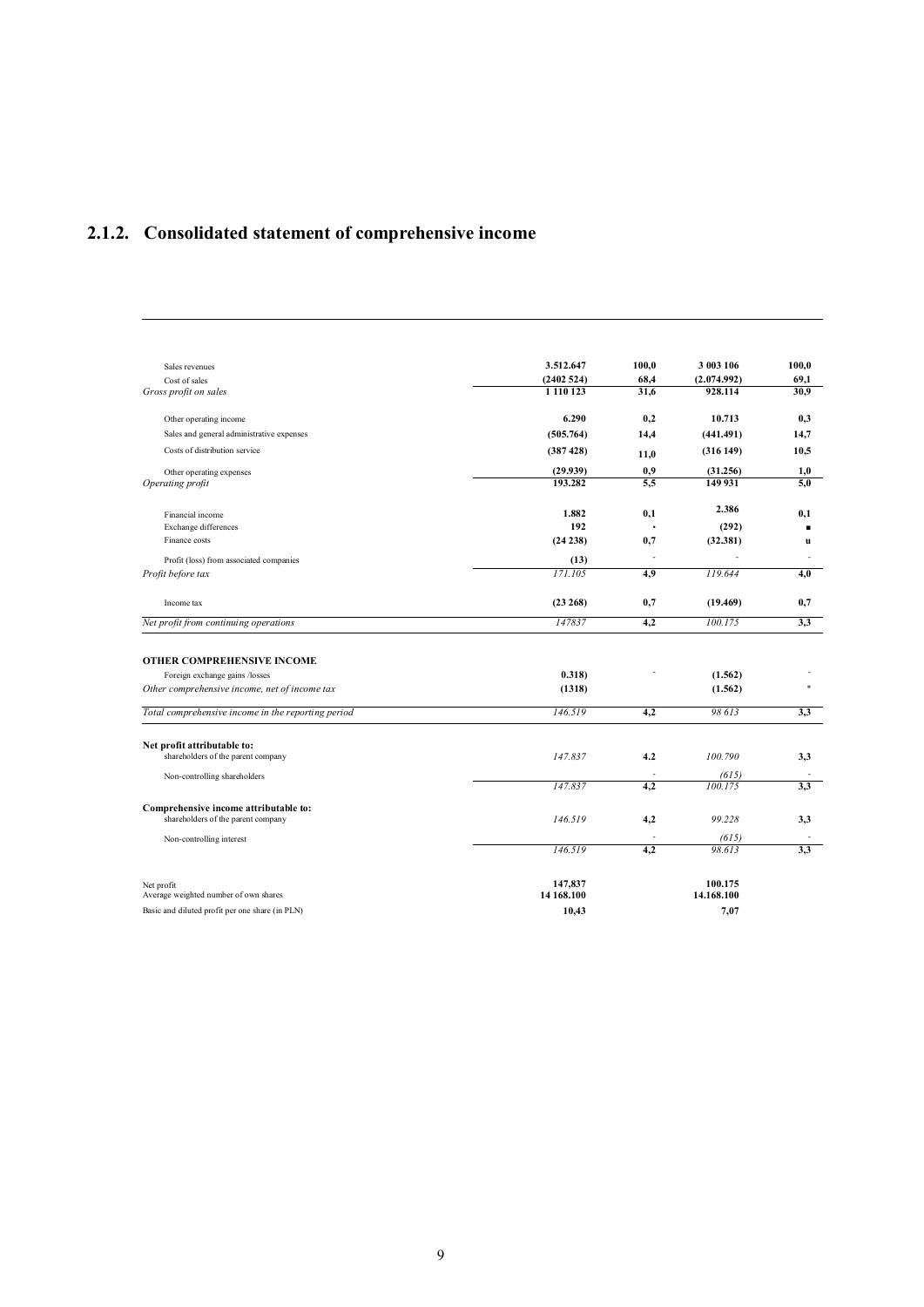# **2.2. Selected financial ratios**

|    | <b>Return on sales</b>                       |         |         |         |
|----|----------------------------------------------|---------|---------|---------|
|    |                                              | 4,2%    | 3,3%    | 3,8%    |
|    |                                              | 2013    | 2012    | 2011    |
|    | net profit $x 100\%$                         |         |         |         |
|    | net revenue                                  |         |         |         |
| 2. | <b>Return on equity</b>                      | 19,6%   | 15,2%   | 18,6%   |
|    | net profit x 100% own equity - net profit    |         |         |         |
| 3. | Debtors' days                                |         |         |         |
|    | average trade receivables (gross) x 365 days | 35 days | 38 days | 35 days |
|    | net revenue                                  |         |         |         |
| 4. | Debt ratio                                   |         |         |         |
|    | liabilities x 100%                           | 46,7%   | 51,1%   | 57,0%   |
|    | equity and liabilities                       |         |         |         |
| 5. | <b>Current ratio</b>                         |         |         |         |
|    | current assets current liabilities           | 1,7     | 1,5     | 1,8     |

- Revenue includes revenue from sales of finished products, merchandise and raw materials.
- Average trade receivables represent the average of trade receivables at the beginning and at the end of the period, with no deduction made for allowances.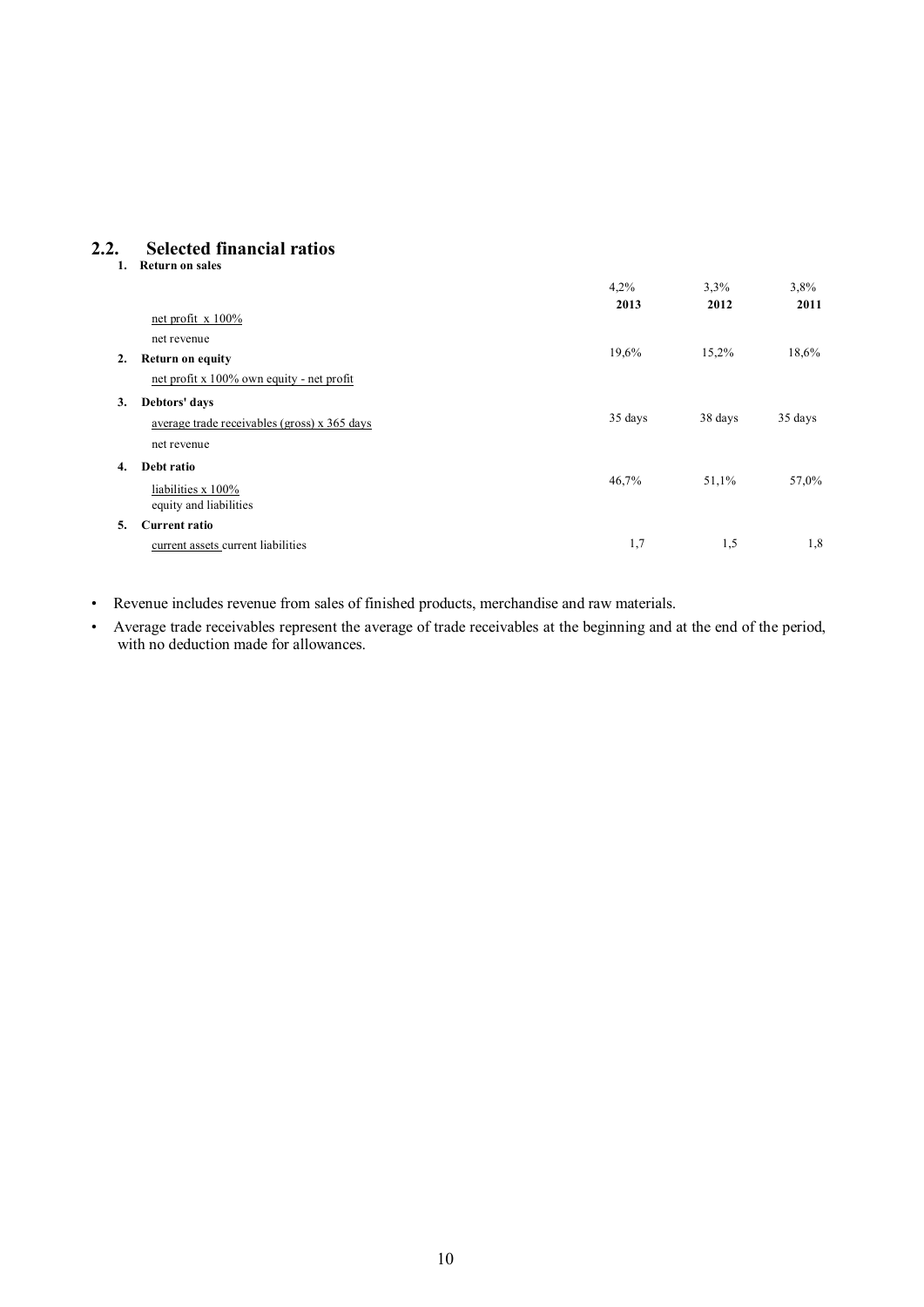# **3. Detailed report**

#### **3.1. Accounting principles**

The parent company has current documentation describing the accounting principles used in the Capital Group, adopted by the parent company's Board of Directors.

The adopted accounting principles have been presented in the additional information to the consolidated financial statement, in the scope required by International Financial Reporting Standards which have been approved by the European Union.

Entities included in the Group apply common accounting principles consistent with the accounting principles applied by the Parent Company.

The financial statements of the entities included in the consolidated financial statements were prepared at the end of the same reporting period as the financial statements of the Parent Company.

#### **3.2. Basis of preparation of the consolidated financial statements**

The consolidated financial statements of the Inter Cars S.A. Group were prepared in accordance with International Financial Reporting Standards as adopted by the European Union and with other applicable regulations.

The consolidated financial statements were prepared on the basis of the consolidation documentation prepared in accordance with the requirements the Decree of the Ministry of Finance dated 25 September 2009 on principles for the preparation of consolidated financial statements of a capital group by companies other than banks and insurance companies (Official Journal from 2009 No. 169, item 1327).

# **3.3. Consolidation method**

The method of consolidation is described in note 2.5 of the notes to the consolidated financial statements.

#### **3.4. Goodwill arising on consolidation**

The method of calculating goodwill arising on consolidation is described in note 3.3 b of the notes to the consolidated financial statements.

## **3.5. Consolidation of equity and calculation of non-controlling interest**

The share capital of the Group is equal to the share capital of the Parent Company.

Other equity items of the Group are determined by adding the equity balances of subsidiaries included in the consolidated financial statements in the proportion reflecting the Parent Company's share in the subsidiaries' equity as at the end of the reporting period to the corresponding positions of the equity of the Parent Company.